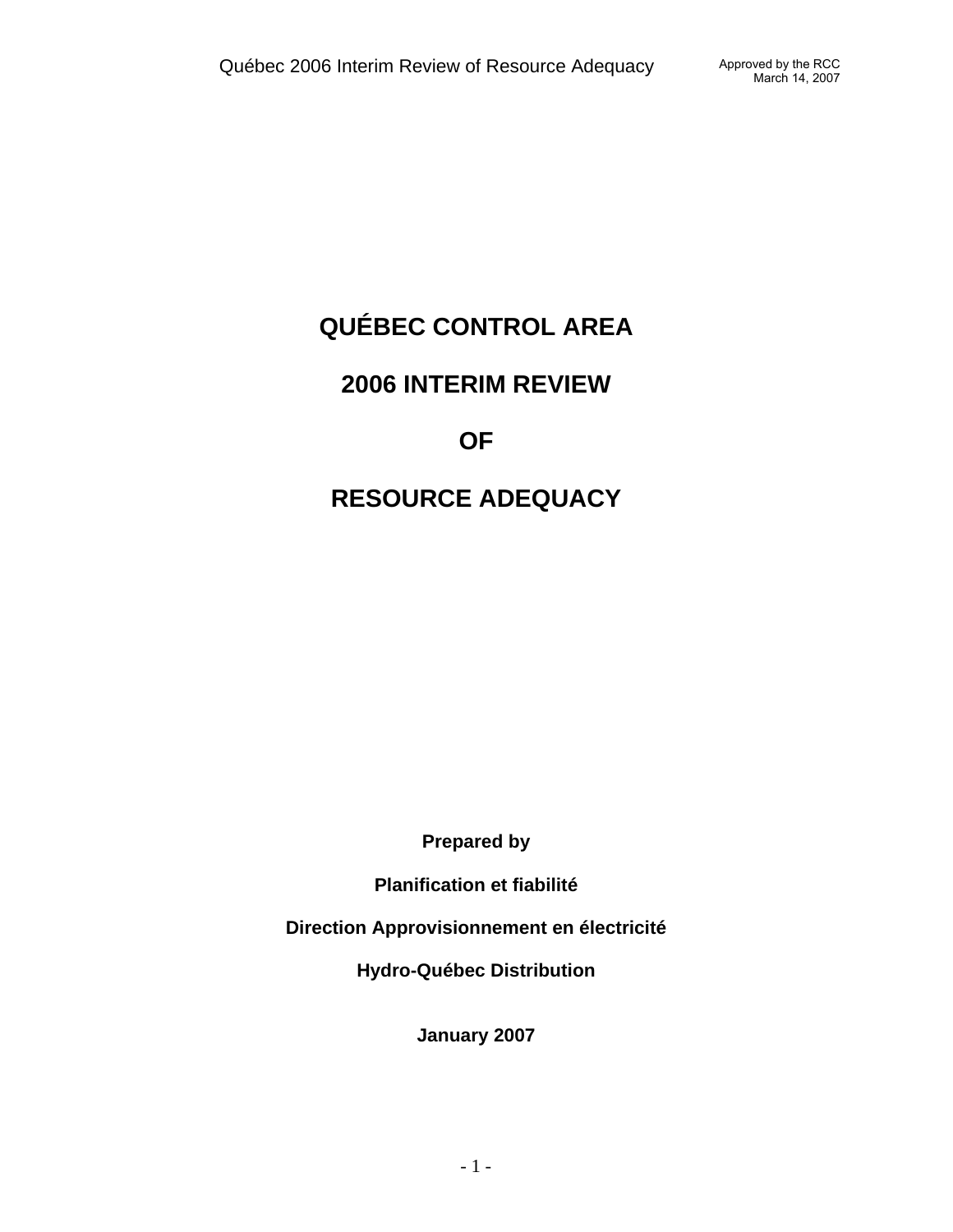### **1. Executive Summary**

This Québec Control Area 2006 Interim Assessment ("2006 Interim Review") of its 2005 Triennial Review of Resource Adequacy covers the period between November 2006 and October 2010. The planning year corresponds to a hydraulic cycle beginning in November and ending in October of the following year. It is conducted to comply with the Reliability Assessment Program established by the Northeast Power Coordinating Council (NPCC) and the resource adequacy review guidelines as outlined in the NPCC B-8 Document "Guidelines for Area Review of Resource Adequacy".

The 2006 Interim Review underlines the changes in assumptions that have been made since the 2005 Triennial Review and assesses the impact of these changes on the reliability of the Québec Control Area.

The results of this 2006 Interim Review show that the Québec Control Area complies with the NPCC resource adequacy reliability criterion under both the base case and the high case scenarios of demand.

### **2. Introduction**

 $\overline{a}$ 

This 2006 Interim Review is the first update of the 2005 Triennial Review of Resource Adequacy approved in March 2006. The major assumptions of this 2006 Interim Review are consistent with the second follow up of the Procurement Plan 2005-2014 of Hydro-Québec Distribution (HQD) filed with the Québec Energy Board in October 2006.<sup>1</sup>

## **3. Assumption Changes**

### **3.1 Demand forecast**

### **Base case scenario of demand**

Last winter period, the observed internal peak load was 33 224 MW as compared to 36 272 MW forecasted in the 2005 Triennial Review. This important variation, around 3 000 MW, is mainly due to the climatic conditions (warm weather) during the winter 2005/2006. Moreover, the peak load occurred in February 2006 instead of occurring as usual in January. In Québec, the annual electricity peak load occurs in winter since more than 70 % of households use electricity for space heating.

For the second follow up of the Procurement Plan of HQD see: http://www.regieenergie.qc.ca/audiences/EtatApproHQD/Etat-avancement2006\_PlanApprov\_18oct06.pdf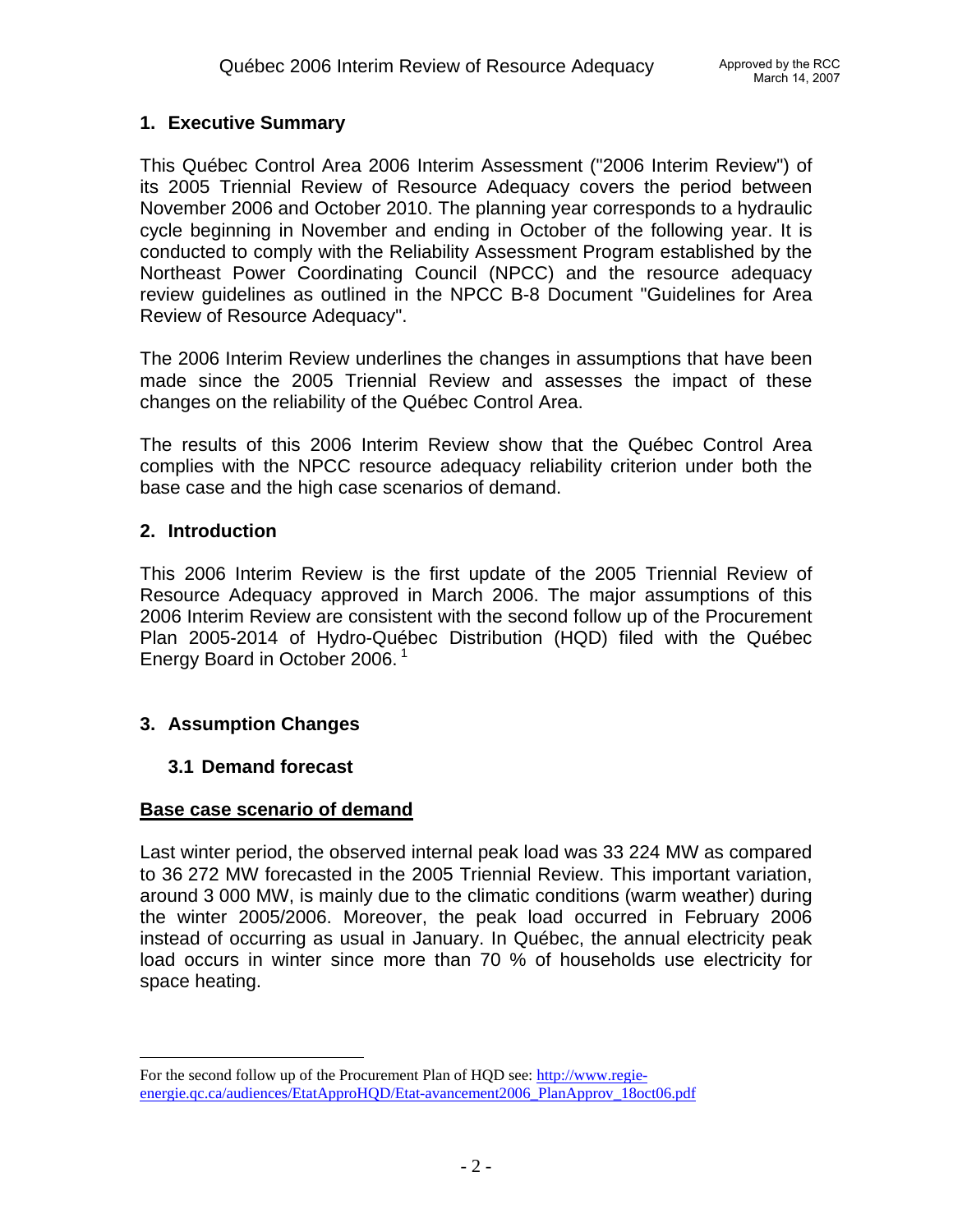The peak load forecast for the Québec Control Area for 2006 through 2010 has slightly decreased as compared to the forecast used in the 2005 Triennial Review. The annual growth rate for the base case scenario of demand for the period 2006/2007 to 2009/2010 is now 0,5% compared to 0,8% for the same period in the 2005 Triennial Review. The main explanations that have a negative impact on demand are the shutting down of certain industrial loads such as sawmills and paper mills, and higher load conservation measures implemented by Hydro-Québec Distribution.

For the 2006/2007 winter, peak load is expected to reach 37 068 MW, an increase of 253 MW in comparison with the forecast of the 2005 Triennial Review. This increase is mainly due to firm sales outside Québec since the internal peak load forecast is slightly lower by around 50 MW. The increase in firm sales outside the Québec Control Area comes from a sale of about 300 MW of UCAP to New York and Nepool for the month of January 2007.

For the following years of the assessment period, the three winter peak load forecasts are revised downward between 45 and 180 MW and are essentially due to the internal peak load forecast revision. The comparison of the 2005 and the updated Load Forecast is shown in Table 1.

| <b>Winter peak</b>  | <b>Triennial</b><br>Review 2005 | <b>Interim</b><br><b>Review 2006</b> | <b>Difference</b> |  |
|---------------------|---------------------------------|--------------------------------------|-------------------|--|
| 2006/07             | 36816                           | 37 068                               | 253               |  |
| 2007/08             | 37 041                          | 36 917                               | $-123$            |  |
| 2008/09             | 37 456                          | 37 275                               | -180              |  |
| 2009/10             | 37 692                          | 37 647                               | $-44$             |  |
| Average growth rate | 0,8%                            | 0,5%                                 |                   |  |

### **Table 1 – Base Case Scenario of Peak Load Forecast (MW)**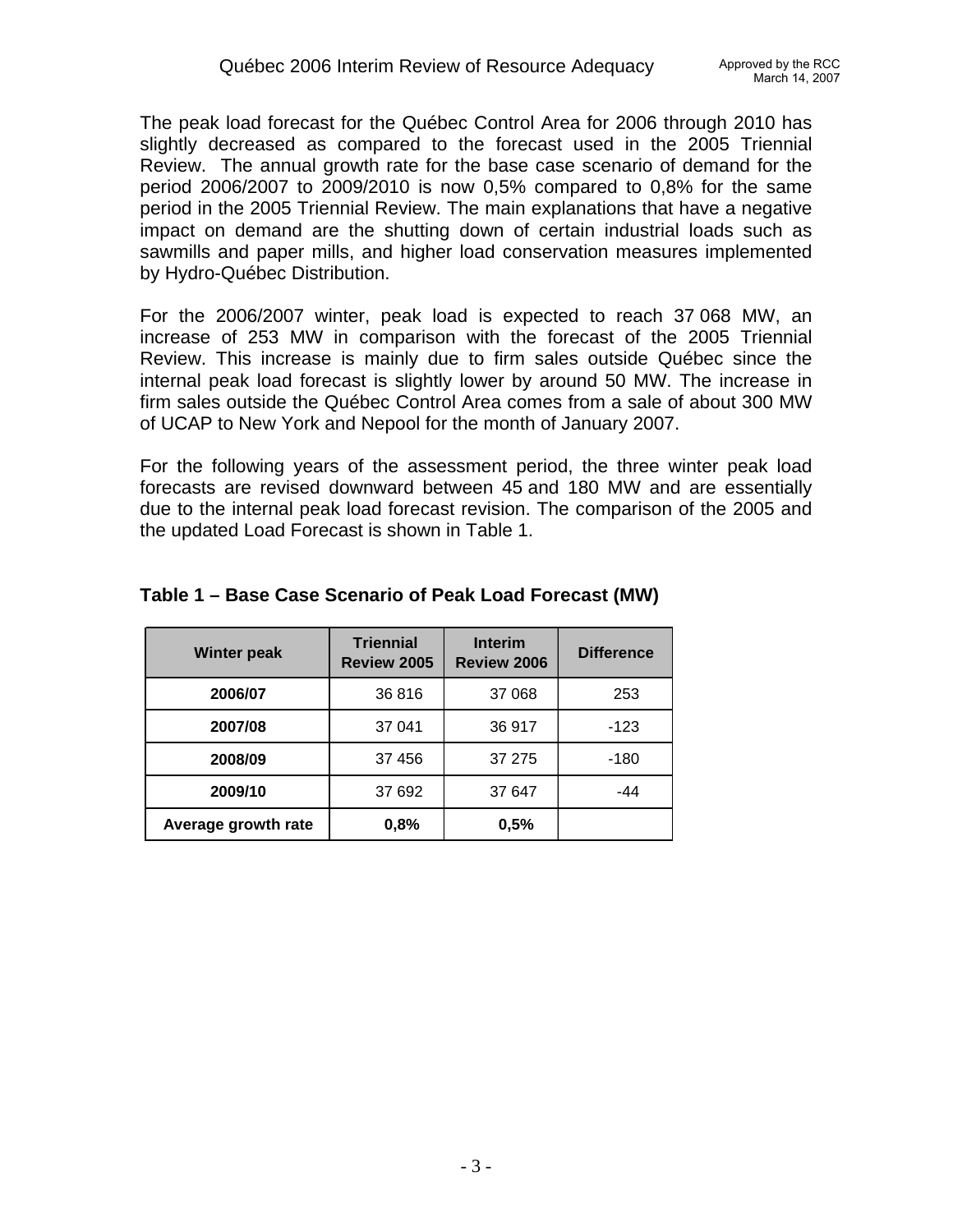



Load Forecast Uncertainty (LFU) is a measure of the possible outcome of the load given that the variables that impact the load are uncertain. It is due to load sensitivity to weather conditions and to uncertainty caused mainly by the evolution of economic and demographic parameters affecting load demand in the study period. In this Interim Review, load forecast uncertainty was revised slightly downward. Table 2 presents a comparison of load forecast uncertainty.

|  |  | Table 2 – Comparison of Load Forecast Uncertainty (%) |  |
|--|--|-------------------------------------------------------|--|
|--|--|-------------------------------------------------------|--|

| <b>Reviews of Resource</b><br><b>Adequacy</b> | <b>Current year</b> | + 1 year | + 2 years | + 3 years |  |
|-----------------------------------------------|---------------------|----------|-----------|-----------|--|
| <b>Triennial Review 2005</b>                  | 4.5%                | 4.6%     | 5.0%      | 5.4%      |  |
| Interim Review 2006                           | 4.0%                | 4.3%     | 4.6%      | 4.9%      |  |

In GE Mars model, the load forecast uncertainty is taken into account through load multipliers. In this review, the load multipliers go from one standard deviation to two standard deviations. In the 2005 Triennial Review, the load multipliers were limited to about 1,75 standard deviation.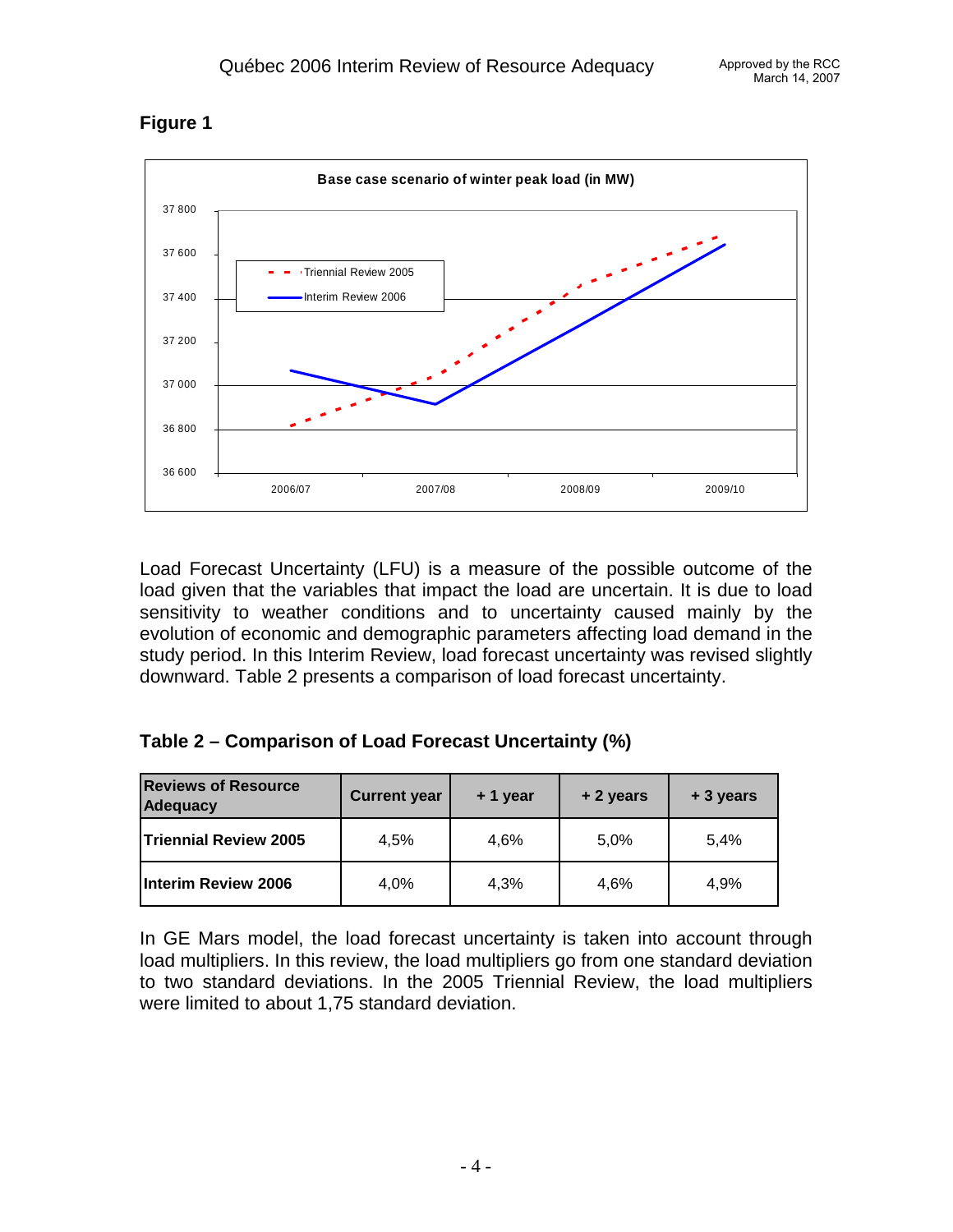#### **High case scenario of demand**

In comparison to the 2005 Triennial Review, the high case scenario of peak load has been revised downward by about 100 to 500 MW. This change is basically explained by the reduction of the forecast horizon and by the downward revision of the base case scenario of demand.

The Load Forecast Uncertainty for the High Load Forecast Scenario is only affected by weather conditions. The load sensitivity to weather conditions has been revised slightly (from 3,55 % to 3,5 %) in this Review.

### **Table 3 – Comparison of High Load Forecast Annual Peak Load (in MW)**

| <b>Winter peak</b>  | <b>Triennial</b><br>Review 2005 | <b>Interim Review</b><br>2006 | <b>Difference</b> |  |
|---------------------|---------------------------------|-------------------------------|-------------------|--|
| 2006/07             | 37 509                          | 37 427                        | -82               |  |
| 2007/08             | 38 069                          | 37 581                        | -488              |  |
| 2008/09             | 38 699                          | 38 211                        | -488              |  |
| 2009/10             | 39 313                          | 38 870                        | -443              |  |
| Average growth rate | 1,6%                            | 1,3%                          |                   |  |

### **Figure 2**

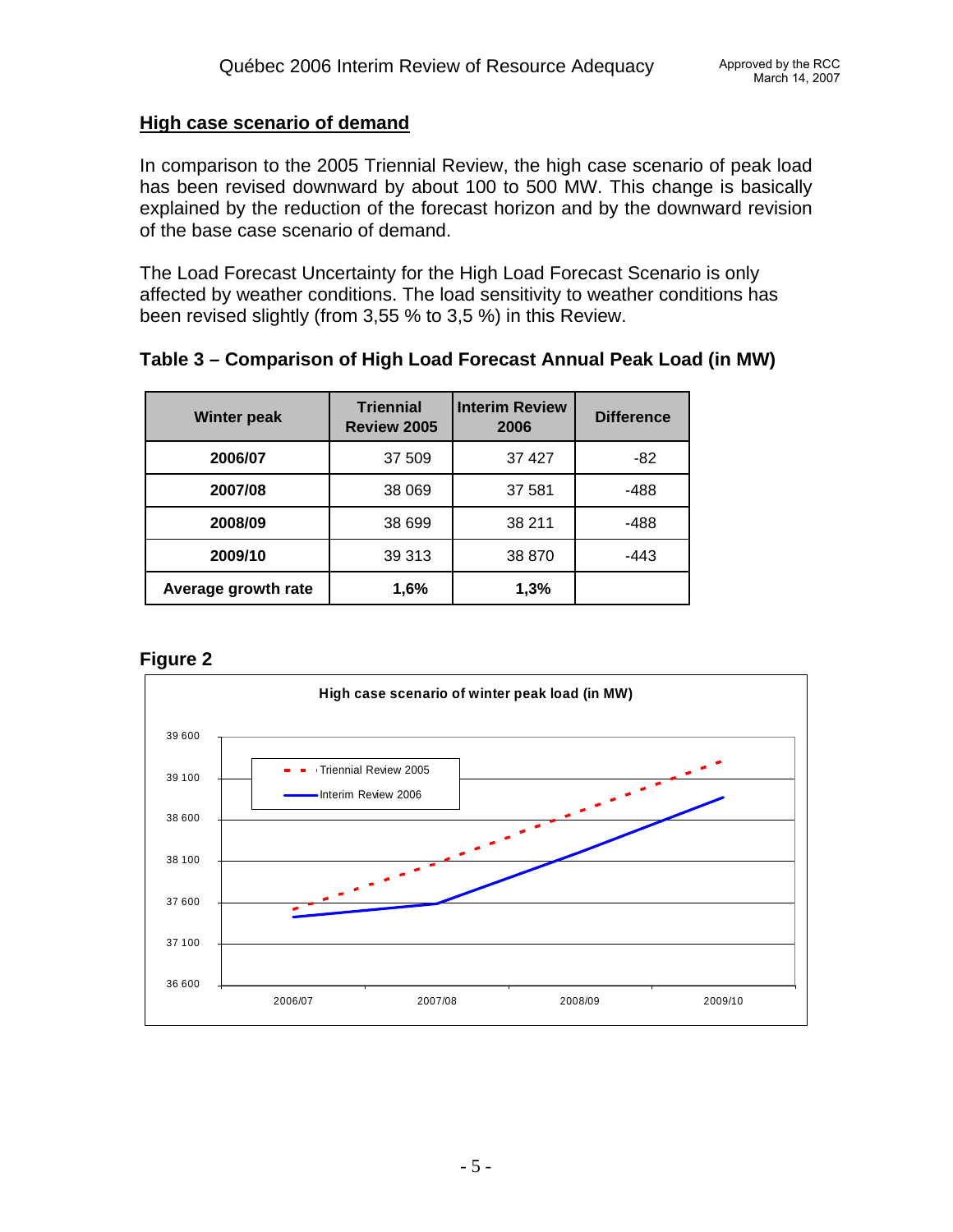## **3.2 Resources**

The total net planned resources present in this Interim Review are slightly lower than those forecasted in the 2005 Triennial Review.

For the 2006/2007 period, the reduction is more important and can be explained by two factors that are specific to this winter. First, a firm purchase of 200 MW of UCAP instead of a provision of 500 MW of reserve sharing reduced consequently the resources by 300 MW. Even if this amount (300 MW) is not included in this Review, it's still available in terms of reliability. Second, new restrictions at the Churchill Falls hydro unit reduced the deliveries by 135 MW. Table 4 below presents the total resources for all periods covered by this Interim Review.

| <b>Winter peak</b> | <b>Triennial</b><br>Review 2005 | <b>Interim</b><br><b>Review 2006</b> | <b>Total</b> |
|--------------------|---------------------------------|--------------------------------------|--------------|
| 2006/07            | 41 987                          | 41 502                               | -485         |
| 2007/08            | 42 3 34                         | 42 258                               | -76          |
| 2008/09            | 42 8 25                         | 42 753                               | $-72$        |
| 2009/10            | 42 981                          | 42791                                | $-190$       |

## **Table 4 – Total Net Planned Resources (in MW)**

For the complete period, the following changes to available resources were made since the publication of the 2005 Triennial Review :

- Investment in some distribution substations increased the potential of voltage reduction by 50 MW, for a total of 250 MW ;
- Increase of 30 MW of interruptible load from large industrial customers ;
- Reduction of new power purchases from Québec's Independent Power Producers (20 MW in 2006-2007, 53 MW in 2009-2010);
- Reduction of available and committed resources of Hydro-Québec Production by about 100 MW for 2006-2007 winter peaks to 2008-2009. For 2009-2010, the reduction reaches 215 MW :
	- o Additional restriction at Beauharnois «run-of-river» hydro unit due to ice cover formation (50 MW).
	- o Increased restrictions at Robert-Bourassa hydro unit (58 MW).
	- o Modification to the refurbishment program.

In this Review, the interruptible loads in Québec account for 1 265 MW, which are derated to 885 MW to account for operational constraints. These values are comparable to those retained in the 2005 Triennial Review. The change comes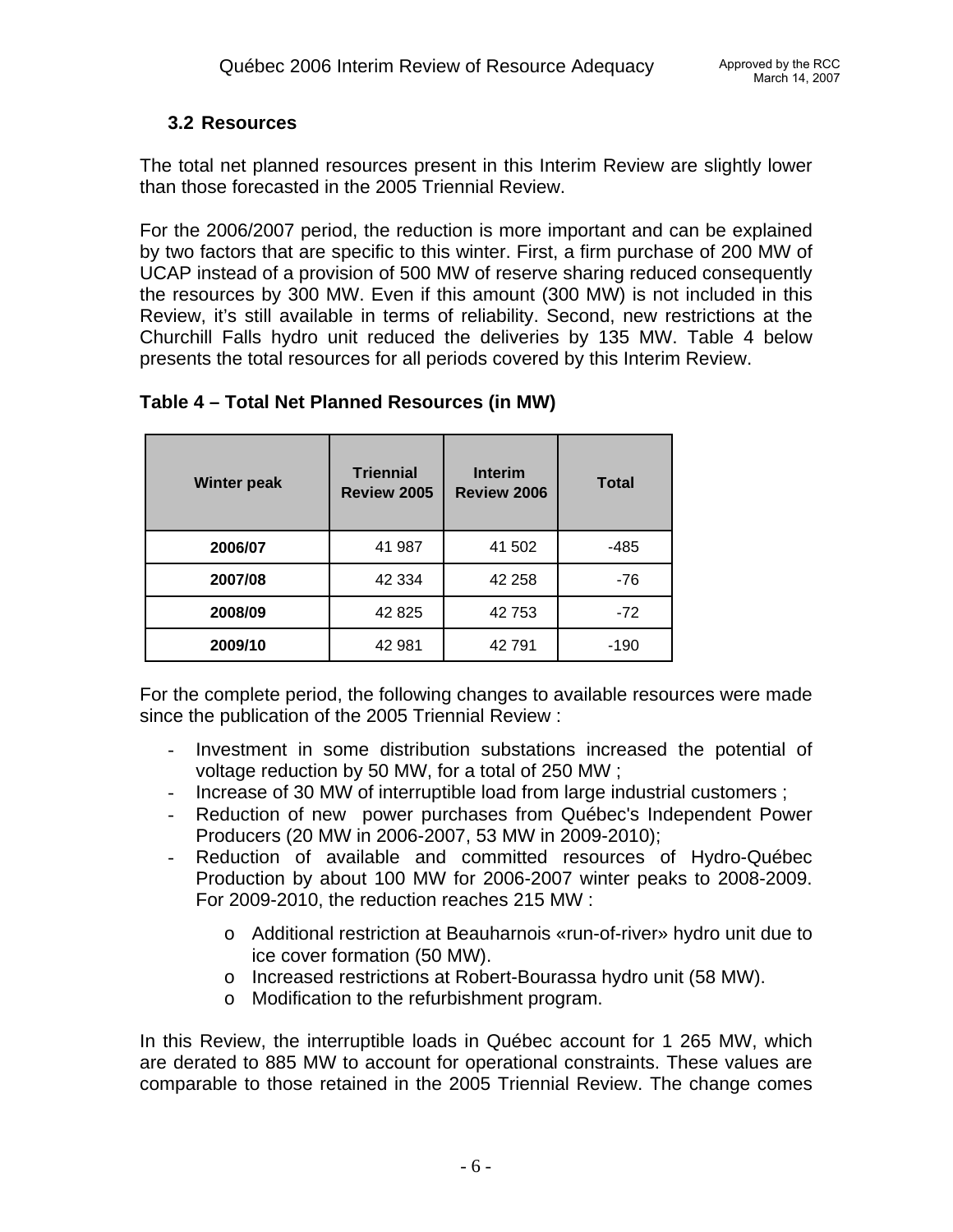from the location of some interruptible load. For example, the interruptible loads located in Québec's Centre region are lower by 44 MW.

Wind power is completely derated in this Review. Hydro-Québec is in the process of evaluating the effective capacity value of wind power generation under winter peak conditions. The wind turbines to be installed in Québec will have cold weather adaptations able them to operate in cold environments up to -30°C. Nevertheless, because the peak loads occur in Québec when the weather is very cold, some site specific analyses should be done using constructed historical data. Based on these analyses, if some effective capacities values are determined, they will be applied in the future. For information, Table 6 presents the total wind capacity up to 2009-2010 winter peak period.

## **Table 6 – Total Wind Power Capacity (in MW)**

| Wind power capacity         | 2006/07 | 2007/08 | 2008/09 | 2009/10 |
|-----------------------------|---------|---------|---------|---------|
| Installed capacity          | 322     | 322     | 322     | 322     |
| In construction and planned | -       | 452     | 615     | 1 0 6 5 |
| <b>Total</b>                | 322     | 774     | 937     | 1 387   |

## **3.3 Transfer Limits**

The transfer capabilities of Quebec's transmission system are the same as those presented in the 2005 Triennial Review. The new interconnection of 1 250 MW with Ontario, announced on November  $14<sup>th</sup>$  2006, is not included in this Interim Review. The first phase of this interconnection will be implemented in May 2009 with a capacity of 900 MW. The second phase of implementation is expected in the spring of 2010. Nevertheless, the Ontario Area is not considered in the provision of 500 MW of reserve sharing in this study.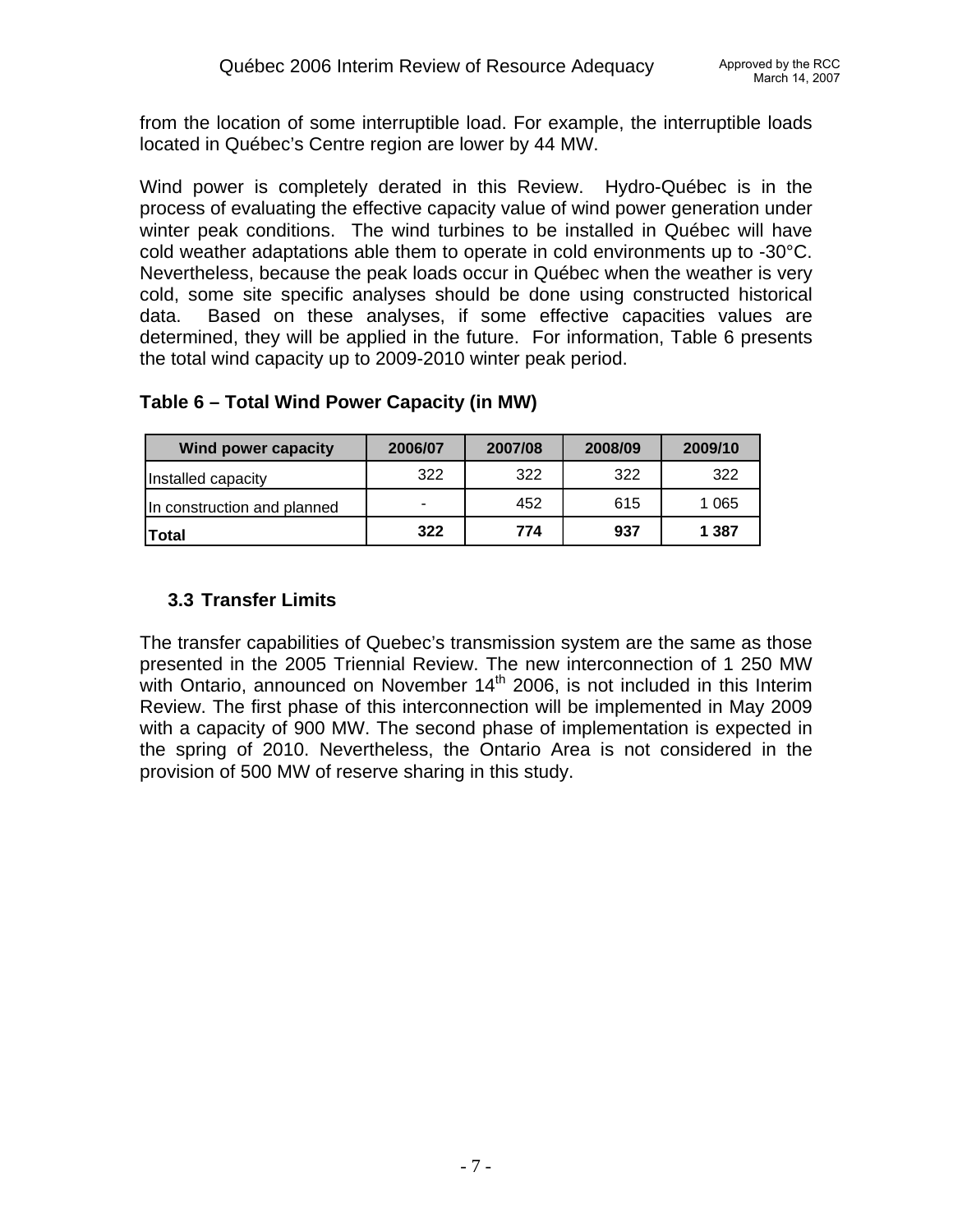### **4. Results**

Québec Control Area uses the Loss of Load Expectation (LOLE) approach in determining generation requirements with a criterion of 0.1 day per year. This criterion meets the NPCC resource adequacy criterion as showed in the Québec 2005 Triennial Review.

### **4.1 Base case scenario of demand**

Tables 7 and 8 present the results of the Québec Control Area adequacy resources under the Loss of Load Expectation (LOLE) approach. The results of Table 7 indicate that the Québec Area is in compliance with the NPCC criterion under the Base Load Forecast Scenario for the entire period covered by this Review. For each year, the LOLE is under 0.1 day per year. In Table 8, the planned and required reserves are presented in relation to annual peak load and expressed in %.

### **Table 7 – Comparison of Planned and Required Reserves, and LOLE (Base Case)**

|                    |                                 | Planned reserve (MW) <sup>1</sup> | LOLE (Day/year)<br><b>Required reserve (MW)</b> |                               |                                 |                               |
|--------------------|---------------------------------|-----------------------------------|-------------------------------------------------|-------------------------------|---------------------------------|-------------------------------|
| <b>Winter peak</b> | <b>Triennial</b><br>Review 2005 | <b>Interim</b><br>Review 2006     | <b>Triennial</b><br>Review 2005                 | <b>Interim</b><br>Review 2006 | <b>Triennial</b><br>Review 2005 | <b>Interim</b><br>Review 2006 |
| 2006/07            | 5 1 7 1                         | 4 4 3 4                           | 3431                                            | 3443                          | 0.030                           | 0,020                         |
| 2007/08            | 5 2 9 3                         | 5 3 4 1                           | 3642                                            | 3711                          | 0.035                           | 0,025                         |
| 2008/09            | 5 3 6 9                         | 5478                              | 3837                                            | 3787                          | 0.029                           | 0,019                         |
| 2009/10            | 5 2 8 9                         | 5 1 4 4                           | 3781                                            | 3 9 4 0                       | 0.024                           | 0,020                         |

(1) Difference between planned capacity resources and peak demand.

## **Table 8 – Planned and Required Reserves (in %) (Base Case)**

|                    |                                 | Planned reserve $(\%)^2$      | Required reserve (%)            |                               |  |
|--------------------|---------------------------------|-------------------------------|---------------------------------|-------------------------------|--|
| <b>Winter peak</b> | <b>Triennial</b><br>Review 2005 | <b>Interim</b><br>Review 2006 | <b>Triennial</b><br>Review 2005 | <b>Interim</b><br>Review 2006 |  |
| 2006/07            | 14,0%                           | 12,0%                         | 9.3%                            | 9,3%                          |  |
| 2007/08            | 14,3%                           | 14,5%                         | 9,8%                            | 10,1%                         |  |
| 2008/09            | 14.3%                           | 14,7%                         | 10,2%                           | 10,2%                         |  |
| 2009/10            | 14,0%                           | 13,7%                         | 10,0%                           | 10,5%                         |  |

(2) Difference between planned capacity resources and peak demand expressed as a percentage of peak demand.